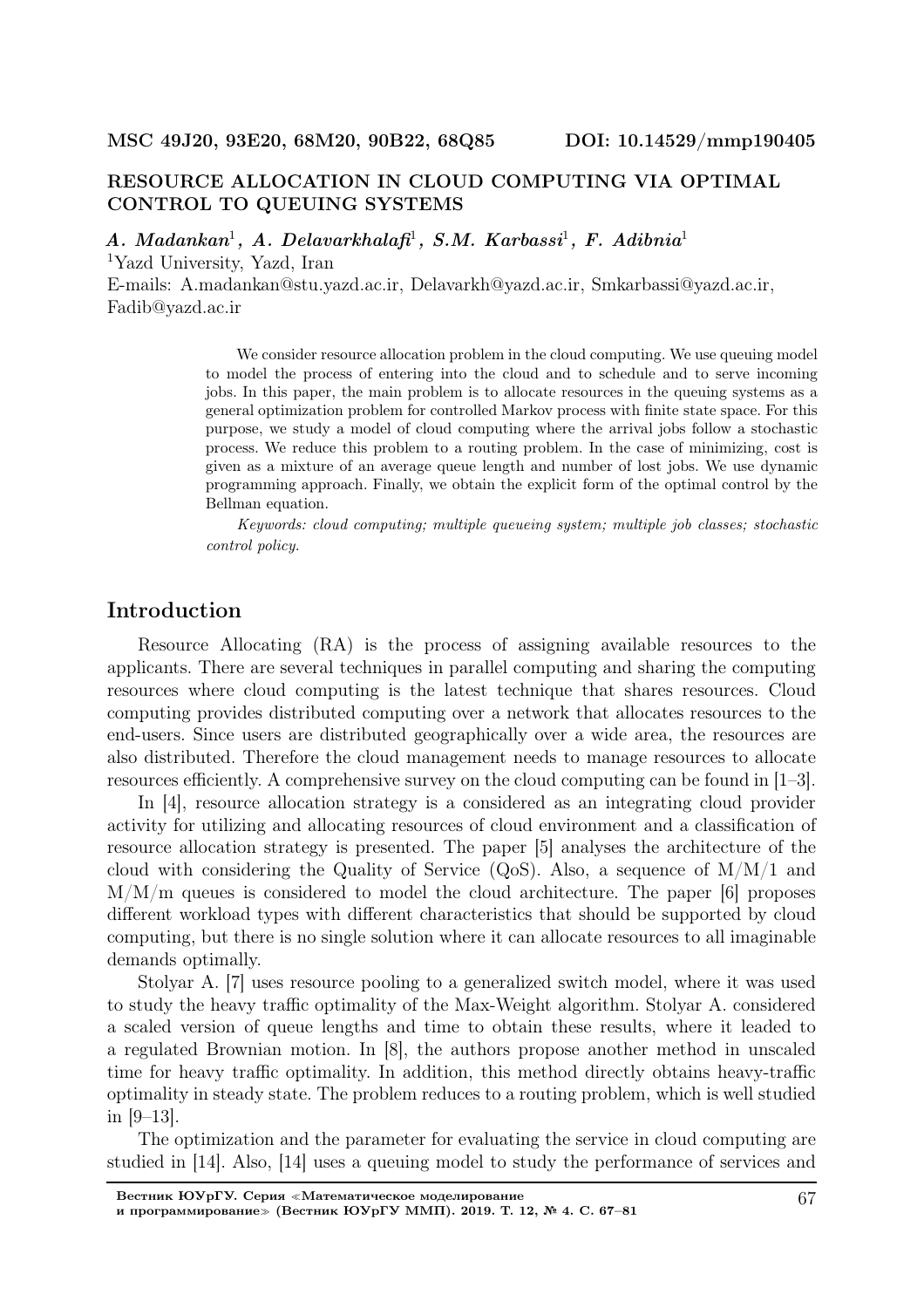develops a method to optimize it. The paper [15] also considers queuing system for cloud computing and studies a routing problem regarding to reduced workload, response time and the average queue length.

In [16], authors use a stochastic model for load balancing and scheduling in cloud computing clusters where jobs arrive according to a stochastic process and request resources such as CPU, memory, and storage space. They show that the performance of JSQ<sup>1</sup> routing and two-choice routing algorithms with Max-Weight scheduling policy have optimal throughput. In [17], the authors introduce a cloud resource allocating algorithm called CRAA/FA<sup>2</sup> , which creates a market for cloud resources and makes the resource agents and service agents bargain in that market.

Winston [18] proves that under some conditions, the JSQ strategy is optimal. These conditions are as follows: (1) we do not have any prior knowledge about the job, (2) the jobs are not allowed to preempt, (3) the router sends job immediately when it comes, (4) First-Come-First-Served policy is the only policy for each servers, (5) the job size has exponential distribution. Although, the JSQ is optimal under these conditions, the model that we considered does not meet one or more conditions, therefore we need to study a methodology over these conditions.

There are several types of networks, such as computer multiprocessor networks and communications data networks in the queuing model. Queues are the main part of various network components, such as the input and output buffers of packets. We often want to find the optimal performance of queuing systems, for example, queue length, waiting time, workload, and probabilities of certain states. Since the performance parameters are nonlinear as functions of the arrival and service rates , finding the optimal performance of queues is a difficult problem, whereas efficient control to work loud is one of the highlighted problems of the computer networks.

In this paper, we consider the problem of providing resources in cloud computing. Costumers request resources and set the size of their request, such as a memory, processor power, ..., upon the arrival. The entry point (EP) of the cloud computing puts these requests into a queue and then distribute them to a processing server (PS). These PSs have several kinds of resources where there is a limit of each kind in each PS. Due to this limitation, we have finite number of jobs of each kind on a PS. The simplest architecture of cloud is parallel queues with a router at the front to schedule incoming jobs to servers (see Fig.1).



Fig. 1. Queuing model of cloud computing

<sup>1</sup>Join-the shortest-queue

<sup>2</sup>Cloud Resource Allocating Algorithm via Fitness-enabled Auction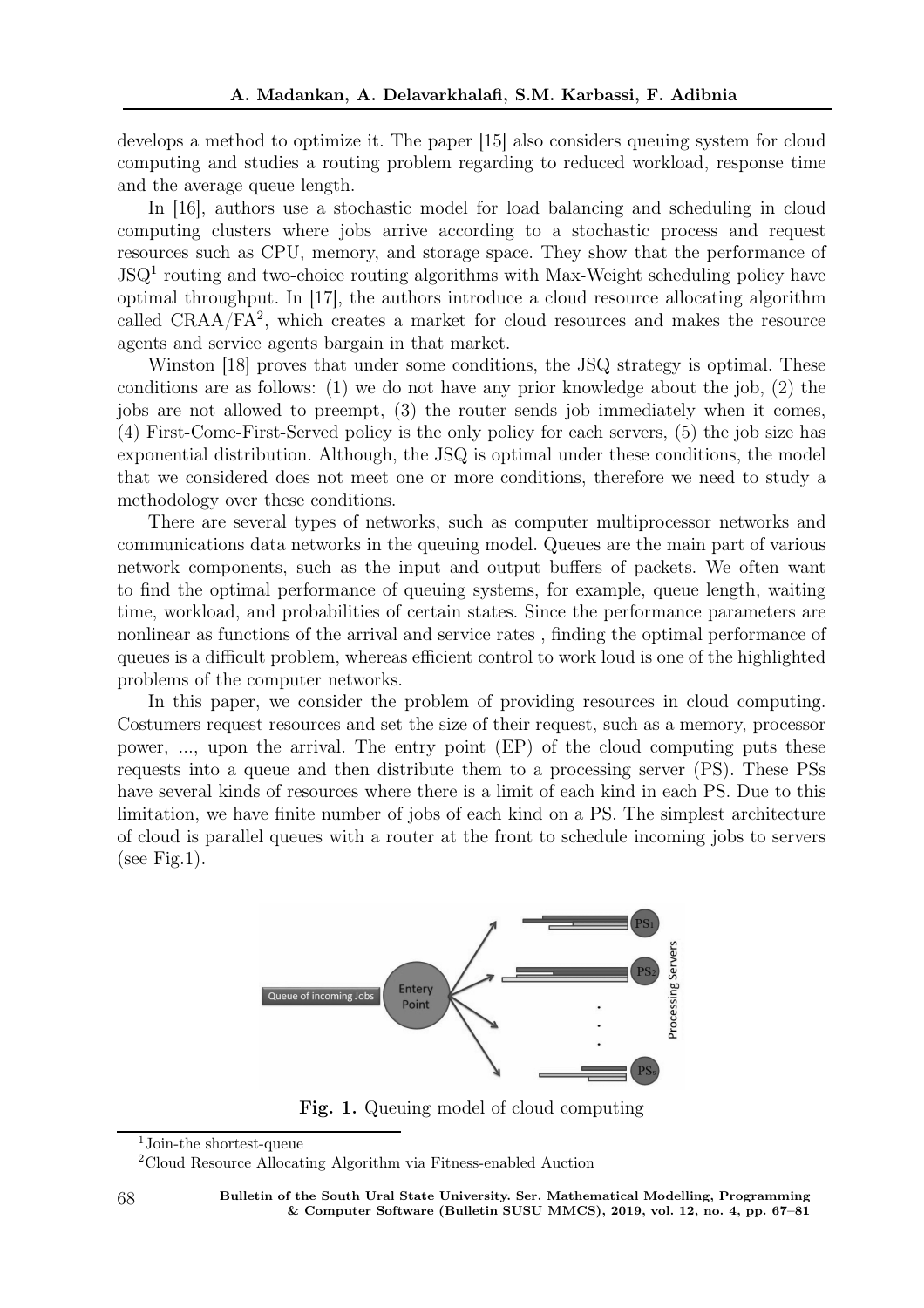For a wide class of criteria, we demonstrate that the optimal control problem can be reduced to the solution of the system of ordinary differential equations. Moreover, the optimal control exists within the class of Markov strategies and therefore can be calculated for each possible state of controlled Markov chain. The existence of the optimal solution was proved in [19]. The papers [20] and [21] consider the general optimization problem for jump Markov process and propose the reduction to a problem with complete information for a wide class of optimal control problems.

### 1. The Mathematical Modelling and State Equation

In this paper, the considered system is a multi-server queuing network where there is a single entry point (Entry Server) at the front. This entry server works as a load balancer and sends the user job requests to one of the processing servers  $PS_s$ , where  $s = 1, ..., S$ . The purpose of this server is to chose a  $PS<sub>s</sub>$  to deliver the job requests.

A processing server  $PS<sub>s</sub>$  can be a node, core or processor representing the physical computational resources of cloud architecture where the services are computed. The selected processing server executes all services that are demanded by an assigned job. The processing servers are identical and are modelled as a  $M/M/m$  queuing system. The system has S processing servers  $(PS)$  indexed by  $s = 1, ..., S$ .

Let  $L$  be the number of different kinds of resources of each  $PSs$ . These resources can be processing power, disk space, memory, etc. Let  $R_{l,s}$  be the amount of the resource l of  $PS_s$  for  $l = 1, ..., L$  and  $s = 1, ..., S$ . We suppose that each job needs  $r_l, l = 1, ..., L$ , units of the resource l to complete its service.

Let  $\Gamma(t)$  be the set of jobs that arrive at the time slot t and  $\gamma(t) = \sum_{i \in \Gamma(t)} D_i$  be the size of  $\Gamma(t)$  which means the total time needed for the jobs in Γ. It is clear that  $\gamma(t)$  is a stochastic process which is i.i.d. over time slots, with  $E[\gamma(t)] = \lambda$ .

In each time slot, the Entering Server disputes the arrivals to one of the processing servers. In the time slot t, we use  $q_s$  to show the queue length at the server s. For a given server m, denote by  $Y_s$  the state of the queue. If we define  $Y_s^i$  as the size of the *i*-th job at the server s then the total backlogged job size is given by  $q_s(t) = \sum_i Y_s^i$  which is a function of the state  $Y_s$ .

In a Markov chain, one can control arrivals to each queues. This control is called load restriction. For load restriction, control parameter  $u_s$  is a probability of accepting the new arrival to the queue of the server s. Now, let all processes be defined on a probability space  $(\Omega, \mathcal{F}, \mathcal{P})$  with right-continuous set of complete  $\sigma$ -algebras  $\mathcal{F} = {\{\mathcal{F}_t\}}_{t\geq0}$  generated by  $X_s(t)$ . Let the process  $\{X_s(t)\}\$ be the random variable of queue length of queue of the server s. Similar to [22] and [23], we assume that trajectories of the random processes  $X_s(t)$ are piecewise right continuous nonnegative jump-like Markov processes and have finite left limits. Suppose that the state is described by a vector  $X<sub>s</sub>$ . We write the standard problem statement equation as follows:

$$
X_s(t) = \int_0^t \gamma_s(\tau) d\tau - \int_0^t w_s(\tau) d\tau,
$$
\n(1)

where

$$
\gamma_s(t) = \begin{cases} \gamma(t) & \text{if } s = s^*(t), \\ 0 & \text{otherwise,} \end{cases}
$$

and  $s^*$  is the server that router chooses it.

Вестник ЮУрГУ. Серия <sup>≪</sup>Математическое моделирование и программирование≫ (Вестник ЮУрГУ ММП). 2019. Т. 12, № 4. С. 67–81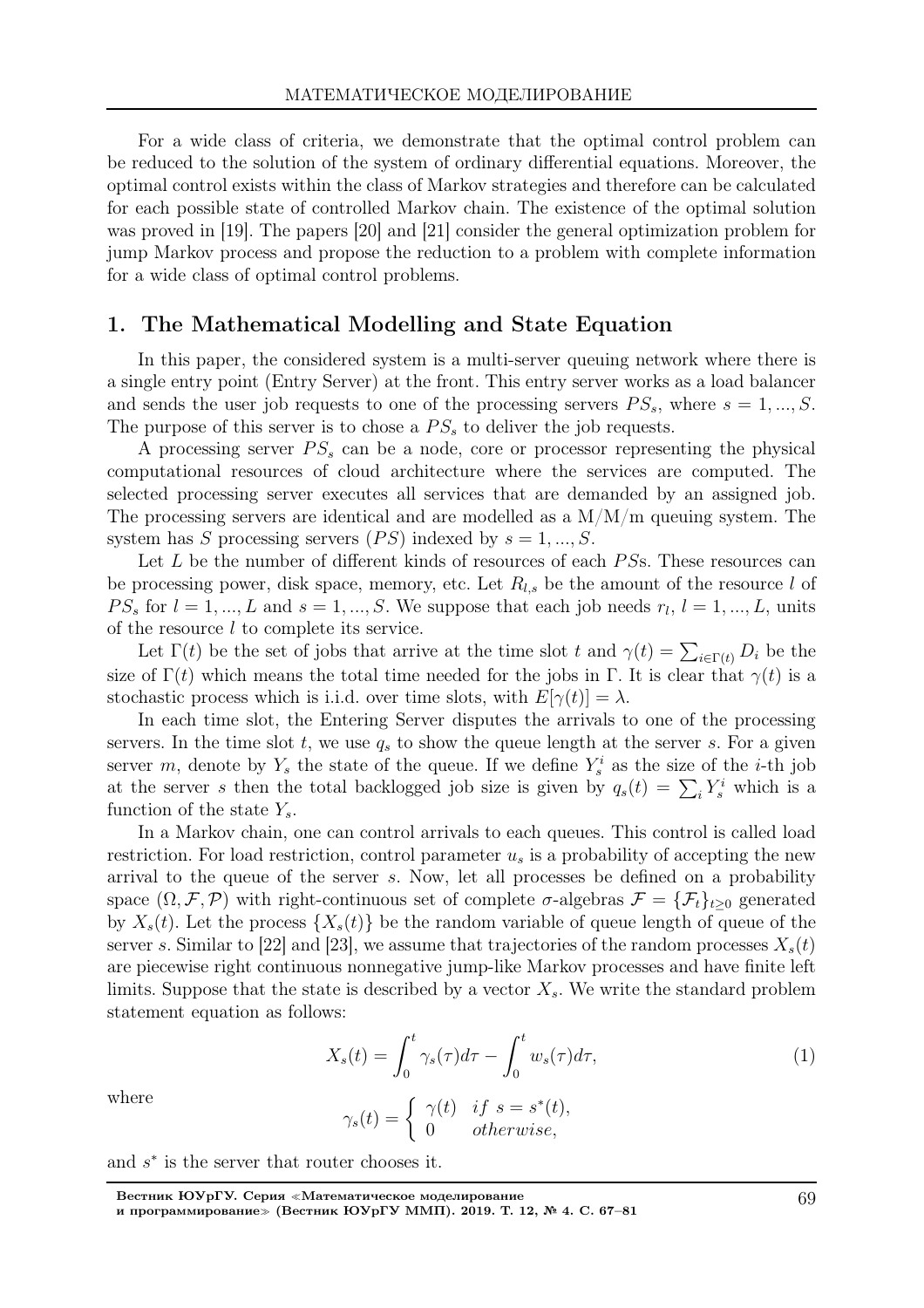## 2. Optimal Control Problems

#### 2.1. Optimality Criterion

We assume that the classical performance criterion takes the form

$$
\Psi(a) = E^a \left\{ c_0(T, X_T) + \int_0^T c(t, X_t, a) dt \right\},
$$
\n(2)

where  $E^a$  is the expectation of its argument and the cost functions  $c_0(.)$  and  $c(.)$  are two continuous nonnegative functions. In the cost functional  $(2)$  the time T is the time horizon. The optimal control problem is to find controls  $a_t \in A$ , where achieves the extremum of the functional (2).

Boel R. and Varaia P. [22] propose a method for using Bellman equation to control a jump-like process. We follow the model presented in [22, 24] to drive Bellman equations.

The function  $V(t, x)$  is called the value function of the control problem. The function  $V(t, x)$  satisfies the Hamilton–Jacobi–Bellman (HJB) equation (also called the optimality equation)

$$
V(t,x) = \min_{\{a_s \in A\}_{t \le s < T}} E^u \left\{ c_0(T, X_T) + \int_t^T c(s, X_s, a_s) ds | X_{t-} = x \right\}.
$$
\n<sup>(3)</sup>

One can find the derivation of equation (3) for a Markov queuing network in [24]. If we define the cost function's difference derivatives as at point  $(\tau, x)$   $\Upsilon_s^+(\tau, x) = V(t, x + e_s) V(t, x)$  and  $\Upsilon_s^-(\tau, x) = V(t, x - e_s) - V(t, x)$ , then the value function  $V(t, x)$  can also be presented as the following equation:

$$
-\frac{\partial V}{\partial t}(t,x) = \min_{a \in A} \left\{ c(t,x,a) + \sum_{k \in S} a_k \lambda_k \Upsilon_s^+(\tau,x) + \sum_{k \in S} a_k \Upsilon_s^-(\tau,x) \mathbf{1}_{(Q_k > 0)} \right\}.
$$

where the initial condition in (4) is

$$
V(T, x) \equiv c_0(T, x). \tag{4}
$$

#### 3. Controlling Servicing Intensity

In order to find the control to classical queuing system, let us consider the state  $X_t$  be queue length which is a jump-like Markov process. Obviously, the state  $X_t$  is a birth and death process. Our goal is to minimize the following functional:

$$
\Psi(a) = E^a \int_0^T X_t dt,
$$
\n(5)

Therefore, we need to find the optimal strategy  $\hat{a}_{kt} = \hat{a}(X_t)|X_t = k$  to optimize this functional considered as an accumulated delay functional. Regarding to this functional, the value function (4) takes the following form:

$$
-\frac{\partial V}{\partial t}(t,x) = \min_{a \in [0,\mu]} \left\{ x + a \left[ V(t,x-1) - V(t,x) + \lambda \left[ V(t,x+1) - V(t,x) \right] 1_{(x>0)} \right\}, \tag{6}
$$

under the initial condition  $V(T, x) \equiv 0$ .

70 Bulletin of the South Ural State University. Ser. Mathematical Modelling, Programming & Computer Software (Bulletin SUSU MMCS), 2019, vol. 12, no. 4, pp. 67–81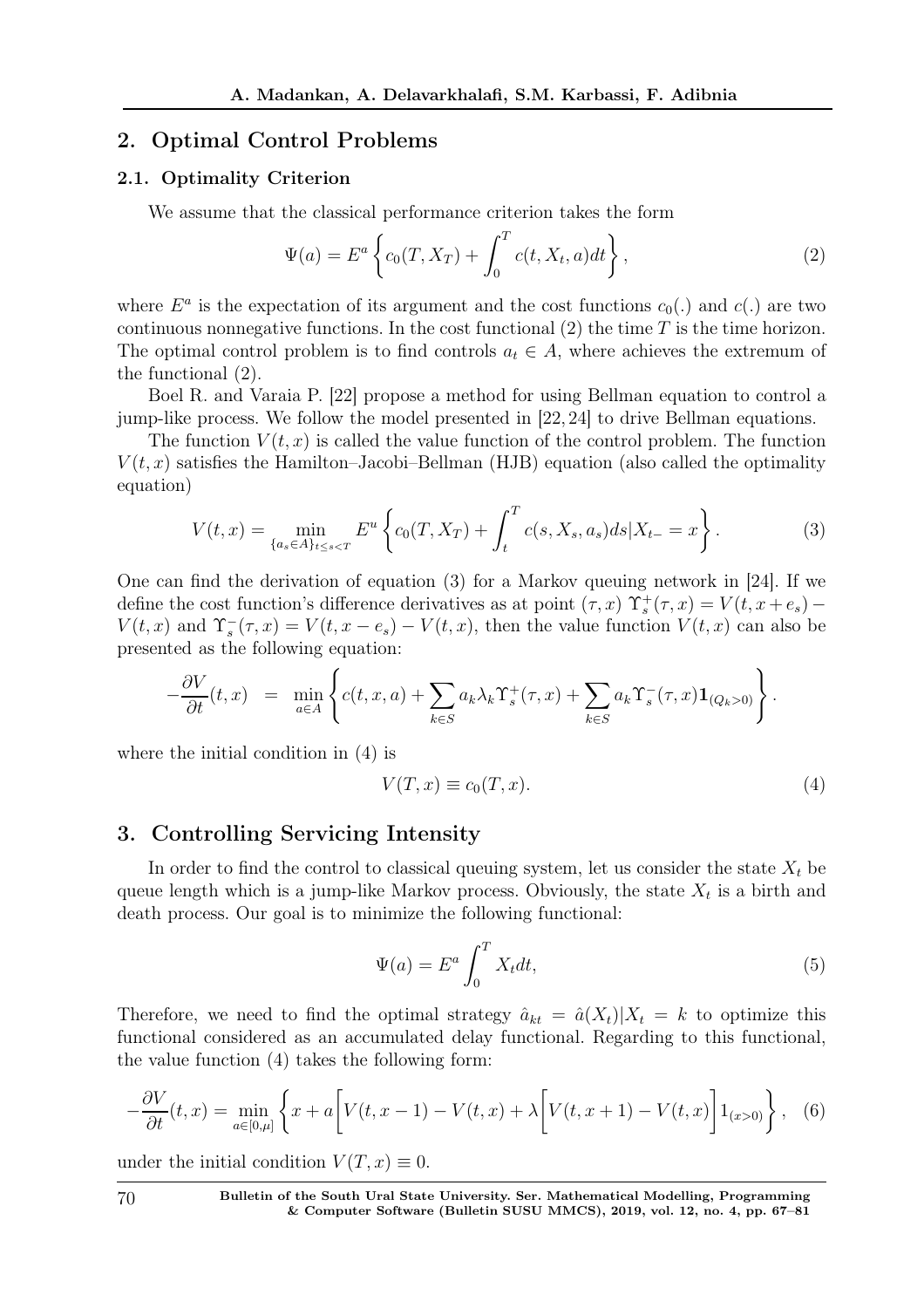We consider in the region  $[0, T] \times \mathbb{W}$ , and  $\pi_k(t) = V(t, k)$ . With this consideration, (6) reduces to an infinite system of ODEs with respect to the functions  $\pi_k(t)$ :

$$
\frac{d\pi_0(t)}{dt} = \lambda[\pi_0(t) - \pi_1(t)],
$$
\n
$$
\frac{d\pi_1(t)}{dt} = \min_{a_1 \in [0,\mu]} \{a_1[\pi_0(t) - \pi_1(t)]\} \lambda[\pi_1(t) - \pi_2(t)] + 1,
$$
\n
$$
\vdots
$$
\n
$$
\frac{d\pi_i(t)}{dt} = \min_{a_i \in [0,\mu]} \{a_i[\pi_{i-1}(t) - \pi_i(t)]\} \lambda[\pi_i(t) - \pi_{i+1}(t)] + i,
$$
\n(7)\n
$$
\vdots
$$

where the initial conditions are  $\pi_i(T) = 0$  for each *i*.

Also, if we consider  $\nabla_i(t) = \pi_i(t) - \pi_{i-1}(t)$  then we can represent the optimal control by the following equation:

$$
\hat{a}_i(t) = \mu \mathbf{1}_{(i>0)} a_{-1} \nabla_i(t). \tag{8}
$$

And one can find the following expression for  $P_0(\tau, i)$  in queueing theory in [25]:

$$
P_0(\tau, i) = e^{-(\lambda + \mu)\tau} \left[ \rho^{-i/2} I_i(2\tau \sqrt{\lambda \mu}) + \rho^{-(i+1)/2} I_{i+1}(2\tau \sqrt{\lambda \mu}) + (1 - \rho) \sum_{k=i+2}^{\infty} \rho^{-k/2} I_k(2\tau \sqrt{\lambda \mu}) \right],
$$
\n(9)

where  $\rho = \lambda/\mu$ .

**Definition 1.** We use the notation  $\otimes$  to define the convolution of the functions  $\Delta(x)$  and  $\Lambda(x)$  as

$$
\Delta(x) \otimes \Lambda(x) = \int_0^t \Delta(x - y) \Lambda(y) dy.
$$

Remark 1. By solving the Chapman–Kolmogorov equations

$$
\frac{d}{d\tau}P_o(\tau, i) = \lambda P_{o-1}(\tau, i) - (\mu + \lambda)P_o(\tau, i) + \mu P_{o+1}(\tau, i), \quad o > 0,\n\frac{d}{d\tau}P_0(\tau, i) = \mu P_1(\tau, i) - \lambda P_0(\tau, i),
$$
\n(10)

under the initial condition  $P_o(0, i) = 1_{(o=i)}$ , one can find that

$$
p^{+}(\tau, i) = P\{\hat{X}_0 = i\} = 1 - P_0(\tau, i), P_0(\tau, i) = P\{\hat{X}_\tau = 0 | \hat{X}_0 = i\}.
$$

**Theorem 1.** Let  $\hat{X}_{\tau}$  be a birth and death process with constant birth and death rates  $\lambda$ and  $\mu$  with respect to  $\tau = T - t$ . For the problem with functional (5), the optimal control is a Markov control and can be reprresented as

$$
\hat{a}_{it} = \mu \mathbf{1}_{(i)},\tag{11}
$$

71

Вестник ЮУрГУ. Серия <sup>≪</sup>Математическое моделирование

и программирование<sup>≫</sup> (Вестник ЮУрГУ ММП). 2019. Т. 12, № 4. С. 67–81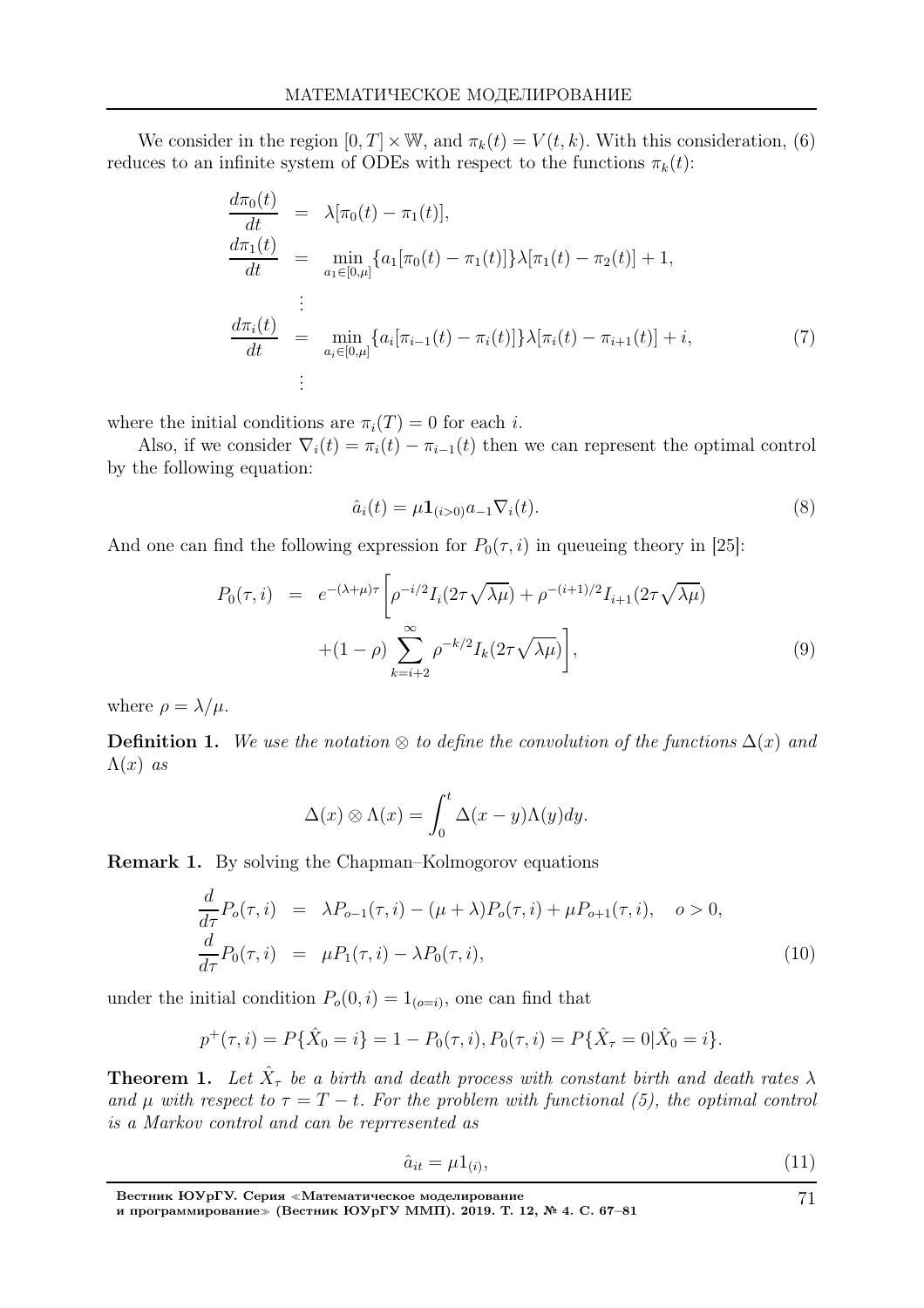where the value function is

$$
V(t,x) = \sum_{i=0}^{\infty} \pi_i(\tau) 1_{(x=e_i)},
$$
\n(12)

and

$$
\pi_i(t) = i\tau - \mu\tau \otimes p^+(\tau, i) + \lambda \frac{\tau^2}{2}.
$$
\n(13)

*Proof.* In order to show the Laplace transform of the function  $\Lambda(x)$ 

$$
\Lambda^*(s) = [\Lambda]^* = \int_0^\infty e^{-sx} \Lambda(x) dx,
$$

we use the symbol ∗. We use backward method of dynamic programming to find the optimal control. Let us define a new time variable  $\tau$  as  $\tau = T - t$  which takes values from the time T to 0. We consider the function  $\eta_i(\tau) = \pi_i(t)$ , therefore we have

$$
\frac{d\eta_i(\tau)}{d\tau} = -\frac{d\pi_i(t)}{dt}, \eta_{i+1}(\tau) - \eta_i(\tau) = \pi_{i+1}(t) - \pi_i(t)
$$

and  $\eta_i(0) = \pi_i(T)$ . Let  $\tau = 0$ . We present optimal control (8) as follows

$$
\hat{a}_i(0) = \mu, \quad \forall i > 0.
$$

Hence, system (7) can be rewritten as follows:

$$
\frac{d\eta_0(\tau)}{d\tau} = \lambda(\eta_0(\tau) - \eta_1(\tau)),
$$
\n
$$
\frac{d\eta_1(\tau)}{d\tau} = \mu(\eta_1(\tau) - \eta_0(\tau)) - \lambda(\eta_2(\tau) - \eta_1(\tau)),
$$
\n
$$
\vdots
$$
\n
$$
\frac{d\eta_i(\tau)}{d\tau} = \mu(\eta_i(\tau) - \eta_{i-1}(\tau)) - \lambda(\eta_{i+1}(\tau) - \eta_i(\tau)),
$$
\n
$$
\vdots
$$
\n(14)

where  $\eta_i(0) = 0$ . In order to solve (14) we follow the method used in [25].

Consider the generator function to be:

$$
\eta(z,t) = \sum_{i=0}^{\infty} \eta_i(\tau) z^i.
$$

multiply both sides of (14) by  $z_i$  for all  $i \geq 0$  and take the sum of the equations:

$$
\sum_{i=1}^{\infty} \frac{d\eta_i(\tau)}{d\tau} z^i = \sum_{i=1}^{\infty} \left( i + \mu \eta_{i-1}(\tau) - (\lambda + \mu) \eta_i(\tau) + \lambda \eta_{i+1} \right) z^i,
$$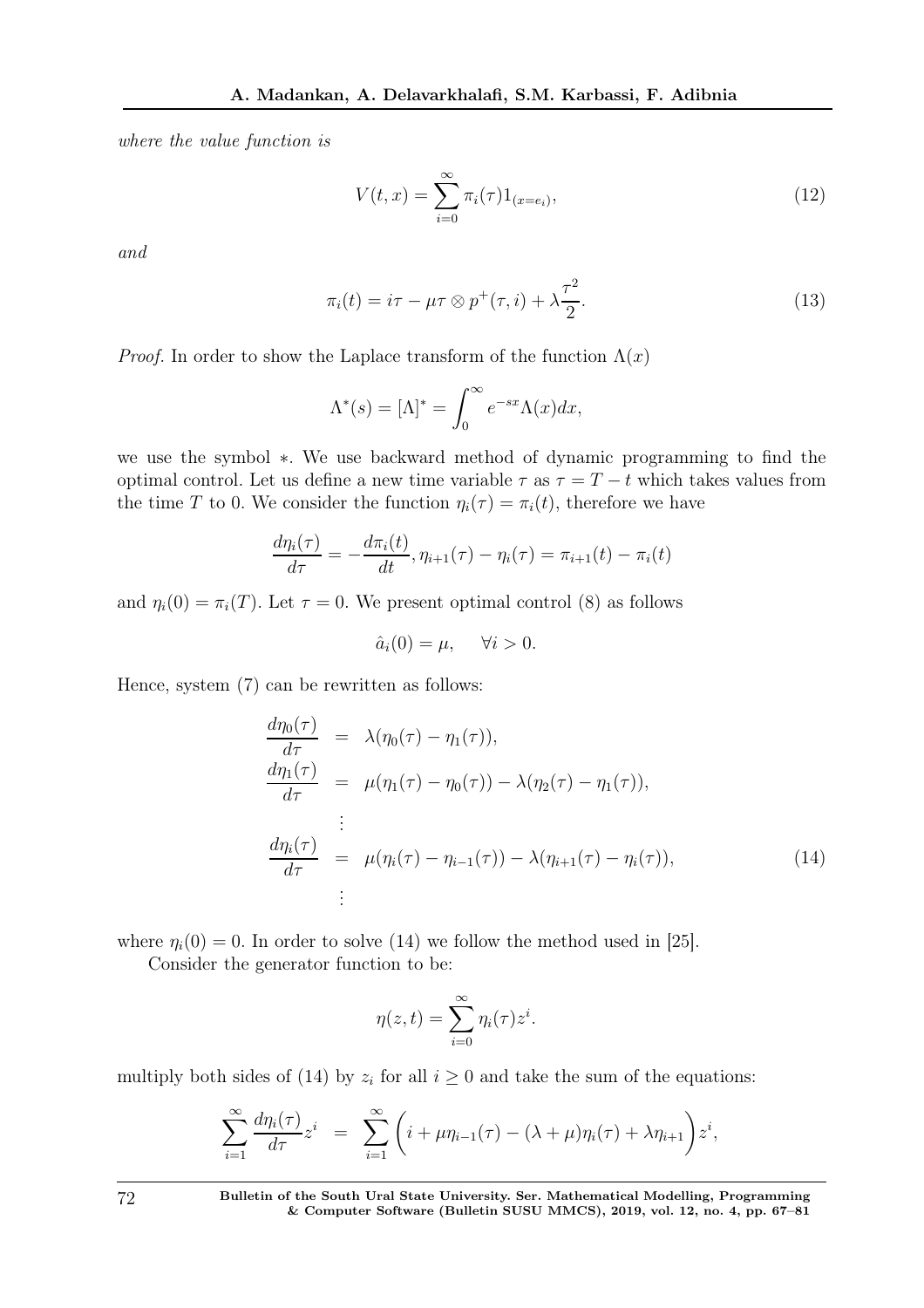i.e.

$$
\frac{\partial}{\partial \tau}[\eta(z,\tau)-\eta_0(\tau)]=\sum_{i=0}^{\infty}iz^i+\left[\mu z+\frac{\lambda}{z}-(\lambda+\mu)\right]\eta(z,\tau)-\left[\frac{\lambda}{z}-(\lambda+\mu)\right]\eta_0(\tau)-\lambda z\eta_1(\tau).
$$

With respect to the generator function,  $\sum_{i=0}^{\infty} iz^i = \frac{z}{(1-z)^i}$  $\frac{z}{(1-z)^2}$ , and the first equation of system (14), we have  $\frac{d\eta_0(\tau)}{d\tau} = \lambda(\eta_1(\tau) - x\eta_0(\tau))$ , therefore we have following linear equation:

$$
z\frac{\partial}{\partial \tau}\eta(z,\tau) = [\lambda - z(\lambda + \mu) + \mu z^2]\eta(z,\tau) + [\mu z - \lambda]\eta_0(\tau) + \frac{z^2}{(1-z)^2}.
$$
 (15)

By using the Laplace transform of (15) for  $\tau$ , we have

$$
z[s\eta^*(z,s) - \eta(z,0+)]=[\lambda - z(\lambda + \mu) + \mu z^2]\eta^*(z,s) + [\mu z - \lambda]\eta_0^*(s) + \frac{z^2}{s(1-z)^2}.
$$
 (16)

With regards to the initial condition, we have

$$
\eta(z, 0+) = \sum_{i=0}^{\infty} \eta_i(0+) z^i = 0
$$

where (16) means that

$$
\eta^*(z,s) = \frac{z^2 - (\lambda - \mu z)s(1-z)^2 \eta_0^*(s)}{(1-z)^2 (zs - \lambda(1-z) + \mu z(1-z))}.
$$
\n(17)

If we set the denominator of fraction  $(17)$  to be zero then we have the following roots:

$$
\beta_0 = 1, \text{ which is a double root},
$$
  
\n
$$
\beta_1 = \frac{1}{2\mu}(s + \lambda + \mu + \sqrt{(\lambda - \mu + s)^2 + 4\mu s}),
$$
  
\n
$$
\beta_2 = \frac{1}{2\mu}(s + \lambda + \mu - \sqrt{(\lambda - \mu + s)^2 + 4\mu s}).
$$

According to the Rouche's theorem [25], only  $\beta_2(s)$  is inside the unit circle on the complex plane. Under the condition that poles of function (17) correspond to a root of top of the fraction i.e., numerator turns to 0, the function (17) has bounds. Since for  $x = \beta_2(s)$  the top of fraction (17) turns to 0, we have the following equality:

$$
\eta_0^*(s) = \frac{\beta_2^2(s)}{s\left(\lambda(1-\beta_2(s))^2 - \mu\beta_2(s)(1-\beta_2(s))^2\right)}.
$$

After some algebra and considering  $\varsigma = \mu - \lambda$ , we obtain the final representation for the Laplace transform:

$$
\eta^*(z,s) = \frac{1}{(1-z)^2 s^2} - \frac{1}{(1-z)s^2} - \frac{\vartheta^*(s)}{(\beta_1(s)-z)s^2} - \frac{\varsigma}{(1-z)s^3},\tag{18}
$$

73

Вестник ЮУрГУ. Серия <sup>≪</sup>Математическое моделирование

и программирование<sup>≫</sup> (Вестник ЮУрГУ ММП). 2019. Т. 12, № 4. С. 67–81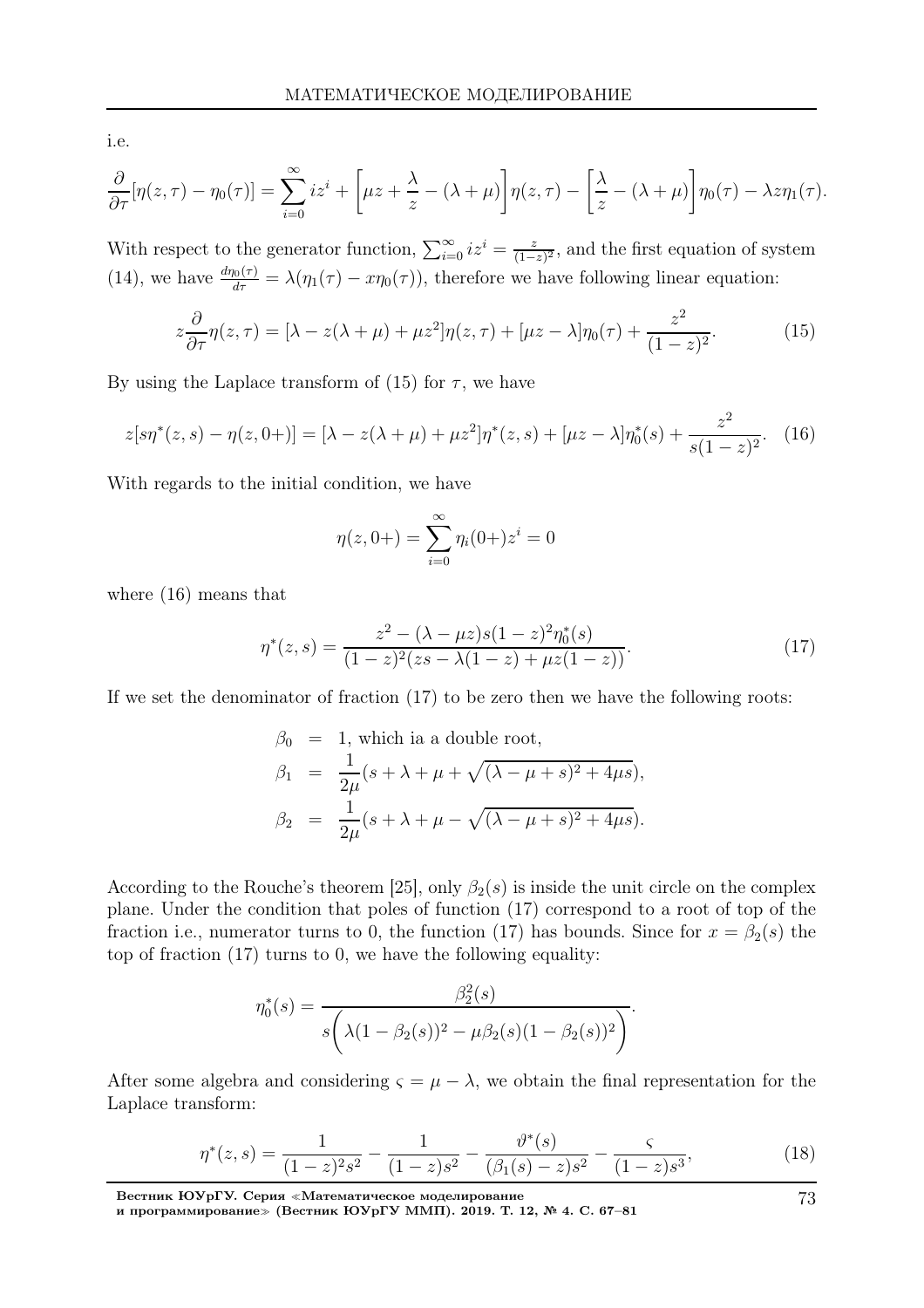where

$$
\vartheta^*(s) = \frac{2\lambda}{s + \varsigma - \sqrt{(s - \varsigma)^2 + 4\mu s}}.
$$

It is easy to inverse equation (18) with regarding to table of generator functions [25], to get the following representation for the Laplace transforms  $\eta_k(\tau)$ :

$$
\eta_i^*(s) = \frac{i+1}{s^2} - \frac{1}{s^2} - \frac{s}{s^3} - \frac{1}{s^2} \vartheta^*(s) [\beta_1(s)]^{-(i+1)}.
$$
\n(19)

It can be easily seen that

$$
\vartheta^*(s) = \frac{\rho}{\beta_2(s) - \rho},
$$

 $\beta_1(s)\beta_2(s) = \rho$  follows that

$$
\vartheta^*(s)[\beta_1(s)]^{-(i+1)} = \frac{\rho[\beta_1(s)]^{-(i+1)}}{\beta_2(s) - \rho} = \frac{[\beta_1(s)]^{-k}}{\beta_1(s) - 1}.
$$
\n(20)

Next, we show that

$$
P_0^*(s, i) = \frac{[\beta_1(s)]^{-i}}{\mu(\beta_1(s) - 1)},
$$
\n(21)

and  $P_i(\tau, i)$ s are solutions to system of equations (10), which these are widely known [25] in queueing theory. We consider  $\kappa = 2\tau\sqrt{\lambda\mu}$  and use equation (9) for  $P_0(\tau, i)$ , which is

$$
P_0(\tau, i) = e^{-(\lambda + \mu)\tau} \left[ \rho^{-i/2} I_i(\kappa) + \rho^{-(\lambda + \mu)/2} I_{i+1}(\kappa) + (1 - \rho) \sum_{k=i+2}^{\infty} \rho^{-k/2} I_k(\kappa) \right],
$$

where  $I_k(x)$  is a modified Bessel function for which we have the following simple relation:

$$
I_{k+1}(x) = I_{k-1}(x) - \frac{2k}{x}I_k(x).
$$

After some simple algebra, we have

$$
P_0(\tau, i) = e^{-(\lambda + \mu)\tau} \sum_{k=i}^{\infty} \rho^{-k/2} [I_k(\kappa) - I_{k+2}(\kappa)],
$$

and, therefore,

$$
P_0(\tau, i) = e^{-(\lambda + \mu)\tau} \frac{1}{\mu} \sum_{k=i+1}^{\infty} k \tau^{-1} \rho^{-k/2} I_k(\kappa).
$$

The following Laplace transform is known:

$$
[k\tau^{-1}\rho^{-k/2}e^{-(\lambda+\mu)\tau}I_k(\kappa)]^* = [\beta_1(s)]^{-k},
$$

74 Bulletin of the South Ural State University. Ser. Mathematical Modelling, Programming & Computer Software (Bulletin SUSU MMCS), 2019, vol. 12, no. 4, pp. 67–81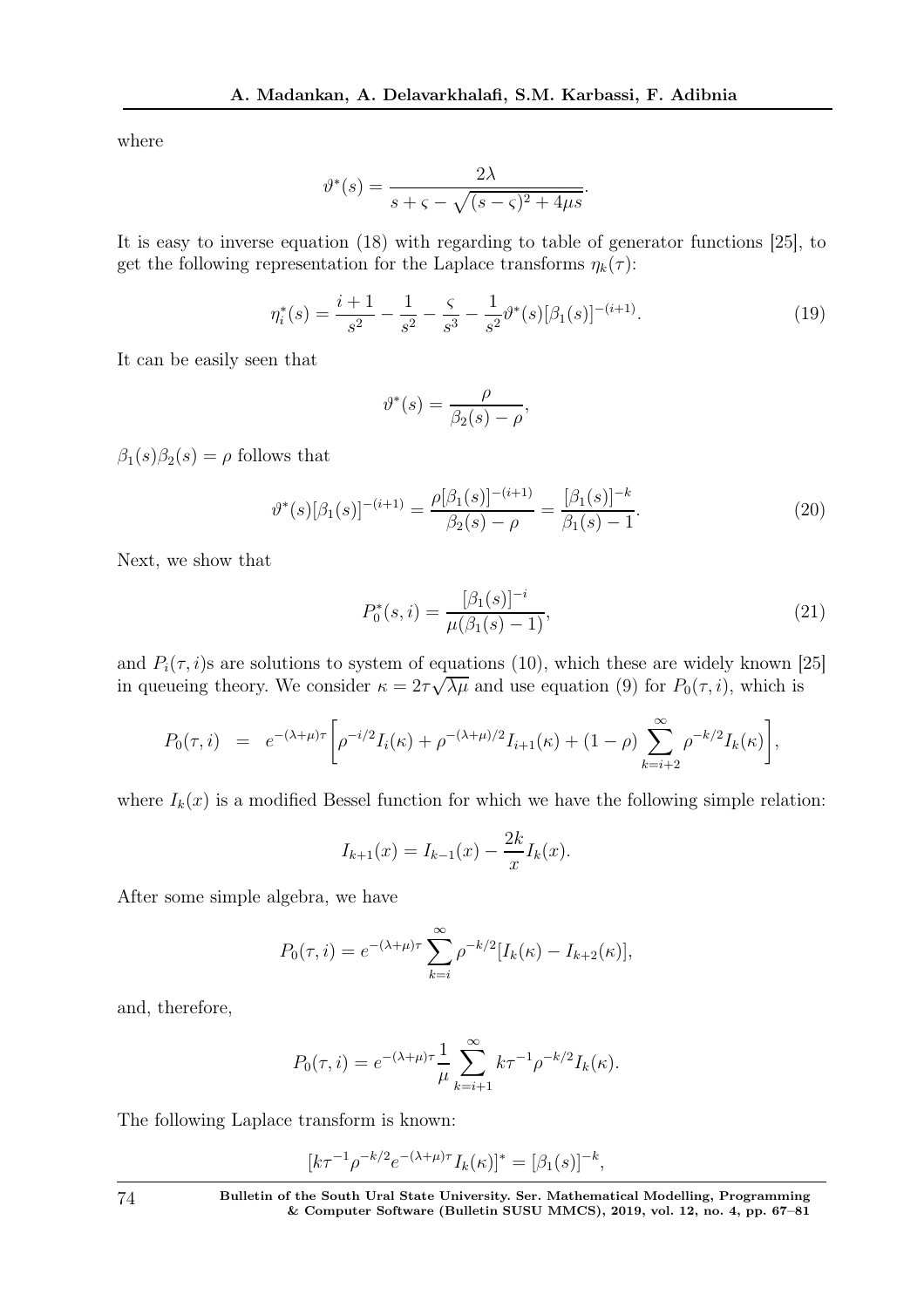where

$$
\beta_1(s) = \frac{1}{2\mu} \left( s + \lambda + \mu + \sqrt{(\lambda - \mu + s)^2 + 4\mu s} \right).
$$

Then

$$
P_0^*(s, i) = \frac{1}{\mu} \sum_{k=i+1}^{\infty} [\beta_1(s)]^{-k}.
$$

Comparing  $(19)$ ,  $(20)$ , and  $(21)$ , we have

$$
\eta_i^*(s) = \frac{i}{s^2} + \frac{\mu}{s^2} - \frac{\varsigma}{s^3}.\tag{22}
$$

After taking inverse Laplace transform, we obtain equation (12) for the value function  $v_i(t) = \eta_i(\tau).$ 

In order to complete the proof, we need to show that the optimal control does not switch for all  $t > 0$ . To show this, with regards to (8) it is enough to show  $\pi_{i+1}(t) - \pi_i(t) > 0$ for  $t < T$ . To this end, we prove that  $\Upsilon_i(\tau) = \eta_{i+1}(\tau) - \eta_i(\tau)$  is an increasing function. Now by applying both (21) and (22), we find a representation for the Laplace transform of the first differentiation of  $\Upsilon_i(\tau)$ :

$$
\Upsilon_i^*(s) = \frac{1}{s^2} \bigg( 1 - [\beta_1(s)]^{-(i+1)} \bigg).
$$

By inverting the expression  $\left[\beta_1(s)\right]^{-(i+1)}$ , we find

$$
p_i(\tau) = (i+1)\tau^{-1}\rho^{(i+1)/2}e^{-(\lambda+\mu)\tau}I_{i+1}(\kappa),
$$

while the expression for  $p_i(\tau)$  for  $i = 0$ ,

$$
p_0(\tau) = \frac{1}{\tau \sqrt{\rho}} e^{-(\lambda + \mu)\tau} I_1(\kappa),
$$

is known [25]. For  $i > 0$  one can easy find that  $p_i(\tau)$  is a *i*-fold convolution of the density function for the busy period

$$
p_i(\tau) = \underbrace{p_0(\tau) * ... * p_0(\tau)}_i,
$$

i.e., from [25], it is the distribution density function for the generalized busy period, defined as the busy period starting from a moment when the queuing system has  $i$  claims, one of which is starting to be serviced. Therefore, we have shown that

$$
\frac{d}{d\tau}\Upsilon_i(\tau) = 1 - F_i(\tau),\tag{23}
$$

where  $F_i(\tau) = \int_0^{\tau} p_i(x) dx$  is the distribution function for the generalized busy period.  $F_i(\tau) < 1$ , hence  $\Upsilon_i(\tau)$  are strictly increasing functions. Since  $\Upsilon_i(0) = 0$ , we get that  $\Upsilon_i(\tau) > 0$  for  $\tau > 0$ , and this completes the proof.

Вестник ЮУрГУ. Серия <sup>≪</sup>Математическое моделирование и программирование<sup>≫</sup> (Вестник ЮУрГУ ММП). 2019. Т. 12, № 4. С. 67–81 75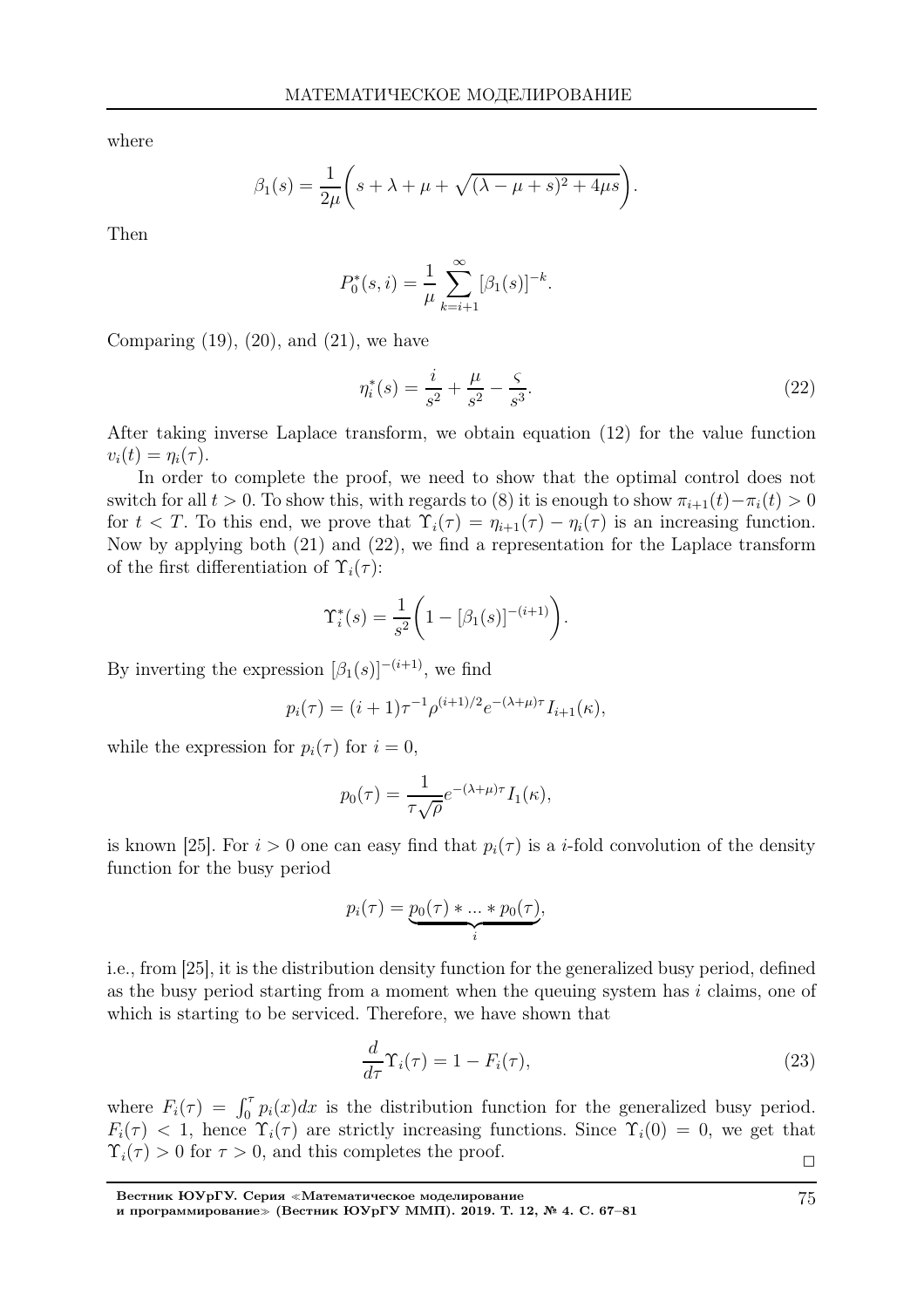

 $\lambda u_i$  $\lambda u_i$  $\lambda u_i$  $\overline{0}$  $\mu_1$  $\mu_i$  $\mu_i$ 



# 4. Optimal Load Balancing (OLB)

 $\sum$ Let us consider the EP which sends arrival jobs with the probability  $a_s \in [0,1]$ ,<br>  $S_{\alpha_s} = 1$  to the ES. Denote the S tuple of guous lengths by  $X^t = (X^t - X^t)$  with  $S_{s=1} a_s = 1$  to the  $PS_s$ . Denote the S-tuple of queue lengths by  $X^t = (X_1^t, ..., X_S^t)$  with the set of states  $x = (x_1, ..., x_S), x \in [\mathbb{W}]^S$ . Under these assumptions, each of the processing servers individually is a queuing system with load restriction. In [26], these processes are studied and it proved that the processes  $X_s^t$  are controllable Markov processes. The scheme of these processes is given in Fig. 3.

Our problem is to find optimal strategy  $\hat{a}(t, x) = \hat{a}(t, X_t)|X_t = x$  to minimize

$$
J(a) = E^a \int_0^T \sum_{s=1}^S X_s^t dt.
$$
 (24)

In order to find the optimal Markovian control, the value function is

$$
\frac{\partial V}{\partial t}(t,x)| = \min_{a \in A} \left\{ \sum_{s=1}^{S} (x_s + \lambda a_s [V(t, x + e_s) - V(t, x)] + \mu_s [V(t, x - e_s) - V(t, x)] 1_{(x_s > 0)}) \right\},\tag{25}
$$

where the initial condition is  $V(T, x) \equiv 0$ . The other conditions are as follows:

$$
A = \left\{ a_s \in [0, 1], \sum_{s=1}^{S} a_s = 1 \right\}.
$$
 (26)

Since value function (25) and also conditions (26) are linear with respect to  $a_s$ , we can present the optimal strategy by a cost function. We define the set of indices s as

$$
J_0(t, x) = \{j : j = \operatorname{argmin}_{1 \le s \le S} \Upsilon_s^+(t, x)\}
$$
\n(27)

in which the indices represent minimum of derivatives at the given point  $(\tau, x)$  by

$$
\Upsilon_s^+(\tau, x) = V(t, x + e_s) - V(t, x). \tag{28}
$$

Now we can rewrite the optimal control as follows:

$$
\hat{a} = 1(m = j_0(t, x)).
$$
\n(29)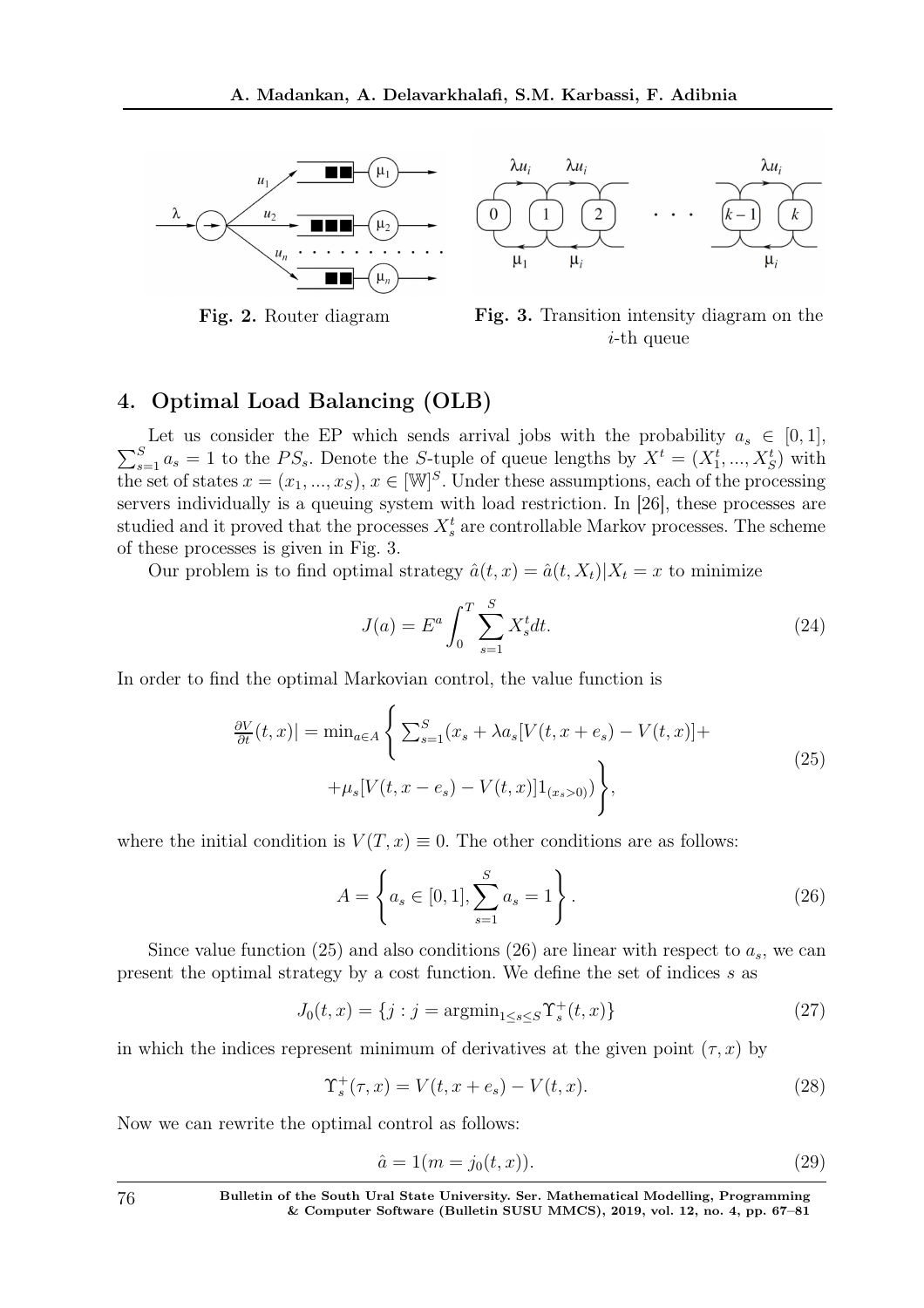The idea given in [24] to find the explicit expression of the cost function:

$$
V(t,x) = \int_{t}^{T} \int_{t}^{s} \lambda \sum_{s=1}^{S} \hat{a}_{s}(\zeta, x) d\theta d\zeta + \int_{t}^{T} \sum_{s=1}^{S} x_{i}^{s} ds - \sum_{s=1}^{S} \mu_{s} \int_{t}^{T} \int_{t}^{\zeta} . p_{s}^{+}(\theta - t, x) d\theta d\zeta.
$$

Regarding to (26), one can easy find that the vectors of optimal control are vectors with unity as the  $j_0(x)$ -th element and zeros elsewhere. As a result, the cost function with some replacement such as  $\tau = T - t$ ,  $z = \theta - t$ ,  $y = \zeta - t$  can be formed as follows:

$$
V(t,x) = \lambda \frac{\tau^2}{2} + \tau \sum_{j=s}^{S} x_m - \sum_{j=s}^{S} \mu_j [\tau \otimes p_s^+(\tau, x)],
$$
\n(30)

where  $p_s^+(\eta, x) = P\{x_{s\eta} > 0 | x_0 = x, a_\eta = \hat{a}(\eta, x_\eta)\}\$  are probabilities of non-zero queue lengths at the given time  $\eta$ , whereas at the initial time, x is the vector of queue lengths. These probabilities depend on the optimal control.

Now if we can write the equations for  $p_s^+(\tau, x)$  then we can find the closed representation for the cost function:

$$
p_s^+(\tau, x) = 1 - e^{-(\lambda + \mu_s)\tau} \left[ \rho_s^{x_s/2} I_{x_s}(\varsigma_s) + \rho_s^{-(x_s+1)/2} I_{x_s+1}(\varsigma_s) + (1 - \rho_s) \sum_{s = x_i+2}^{\infty} \rho_i^{-s/2} I_s(\varsigma_s) \right].
$$

As a result, the optimal control strategy is to route arrival jobs from users at the given time t to the processing server such that the difference derivative  $\Upsilon_i^+$  $j^+(\tau, x)$  is minimal. The Markovian optimal strategy is not uniform. However, the properties of  $\Upsilon_i^+$  $j^+(\tau, x)$  for large  $\tau$  imply the optimal controls depend on time only near the optimal control horizon, i.e., for values of  $t$  that are close to  $T$ .

#### 5. Simulation

The system that we consider to simulate is a sequence of  $M/M/1$  and  $M/M/K$  queuing sytem. The first server, which is called EP, routes incoming jobs to the servers (load balancer). Each server has its own queue to accept the coming new jobs when the server is currently busy. To illustrate the effectiveness of this control, we consider the following assumptions for the system.

- The arrival process is a Poisson process with the arrival intensity  $\lambda$ .
- Servers are considered to have the same service rate  $\mu$ .
- The router sends jobs immediately as they arrive.

To evaluate the presented methodology, we compare it with Join Shortest Queue (JSQ); which is a common strategy of load balancing. We use Matlab Smulink to simulate and to compare these strategies. We compare them with regard to the waiting time for routing policies for a range of different job-size distributions such as Deterministic and Exponential distributions. The results are shown in Figs  $4 - 7$ .

We consider several strategies to compare OLB method versus JSQ method. We consider two different queuing system,  $M/M/N$  and  $M/D/N$ , and then for each of them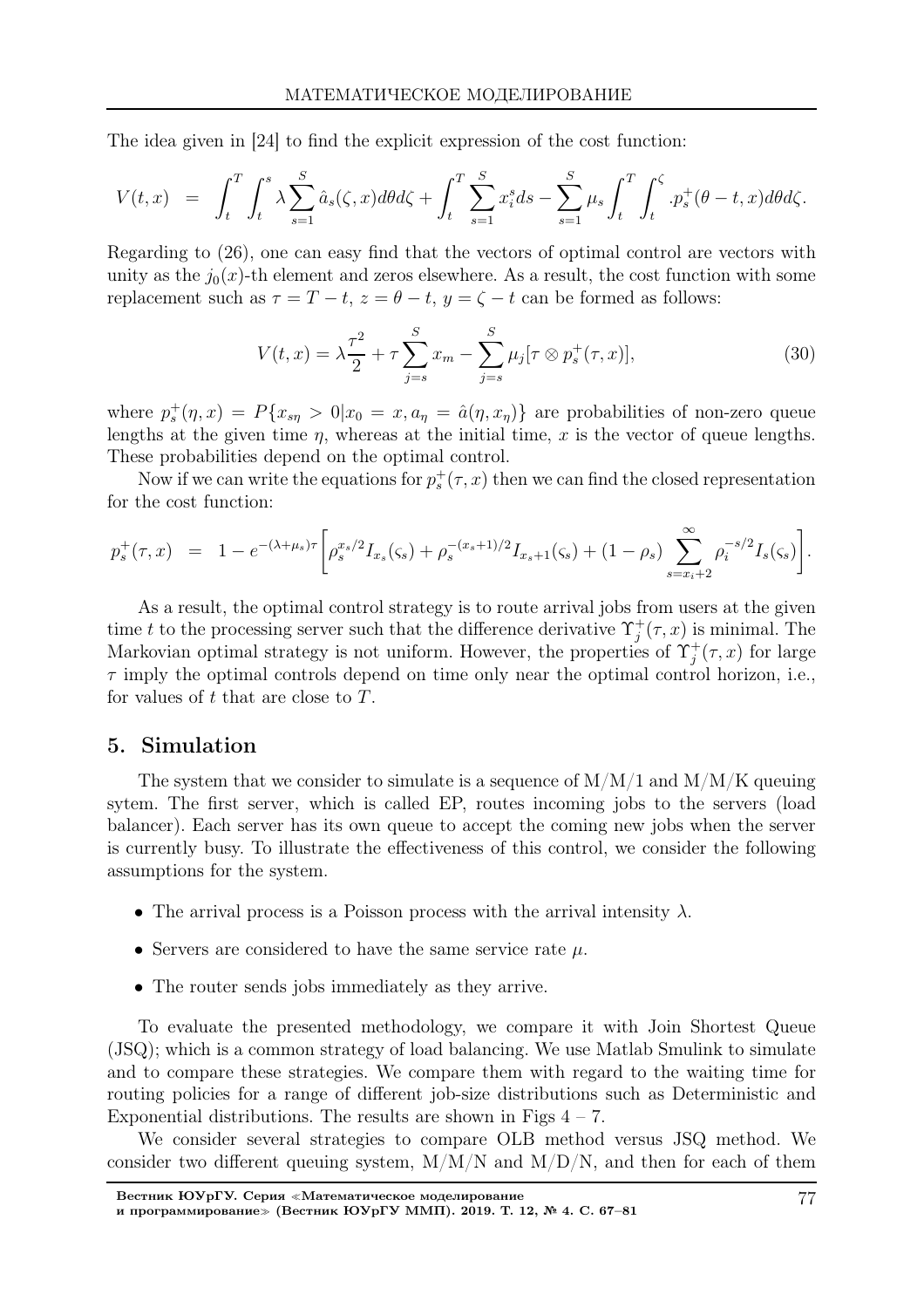



balancers are JSQ and OLB and the service rate depends on the service time needed for entities for all servers and the job size follows deterministic distribution





balancers are JSQ and OLB and the service rate is constant and equals 1 for all servers and the job size follows exponential distribution



Fig. 5. The waiting time of sampling 10000 entities to the system where the load balancers are JSQ and OLB and the service rate is constant and equals 1 for all servers and the job size follows deterministic distribution



Fig. 7. The waiting time of sampling 10000 entities to the system where the load balancers are JSQ and OLB and the service rate depends on the service time needed for entities for all servers and the job size follows exponential distribution with mean 8

we consider two different job size distributions, i.e. deterministic job size distribution and exponential job size distribution. The result of comparison for  $M/D/N$  queuing system when job size follows deterministic distribution is shown in Fig. 5 and when job size follows exponential distribution is shown in Fig. 6. Also, the result of comparison for  $M/M/N$  queuing system when job size follows deterministic distribution is shown in Fig. 4 and when job size follows exponential distribution is shown in Fig. 7.

Figs. 4 and 5 show that the performance of the OLB strategy is similar to the JSQ strategy when the job size distribution is deterministic and the queue length is the number of jobs in the queue. But the OLB strategy shows better performance rather than the JSQ strategy when job size distribution is exponential as shown in Figs. 7 and 6.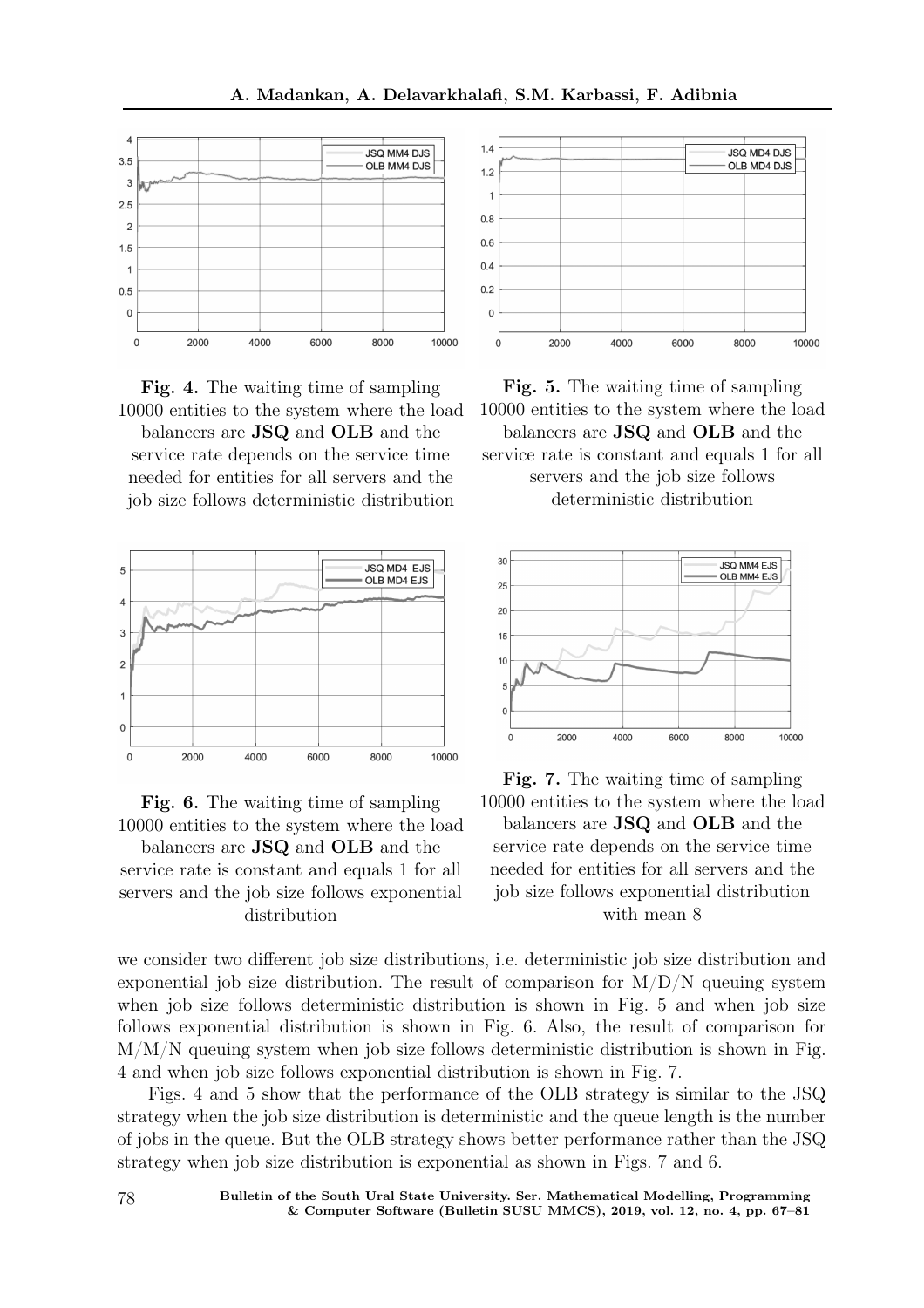Regarding to the results provided by simulation, the OLB strategy has less waiting time and as a consequence less queue length than the JSQ strategy. The reason is because of that the OLB picks the queue to send the new job based on the value function of queue lengths if either queue length is the number of jobs in the queue or the queue length equals to the sum of the job sizes. Despite of OLB, JSQ picks the queue that has the minimum number of jobs between queues. As a result, the OLB strategy is insensitive to the job size distribution, while the JSQ routing policy is sensitive.

## Conclusion

We study the resource allocation in a private cloud computing via queuing theory and optimal control. In this paper, in order to analyse the resources allocation in cloud computing, we propose a queueing model for cloud computing and develope a synthetical optimal control method to optimize the performance of services. The considered system is a stochastic system for load balancing and scheduling in cloud computing clusters. We consider the state vector of system to be available to observe at any time. We pose and solve the problem of constructing joint control strategies for the queuing system state. For shortness, we consider a setting with the same type jobs and find the optimal control strategy. In the future we will study our findings in a region containing private and public cloud.

## References

- 1. Foster I., Zhao Y., Raicu I., Lu S. Cloud Computing and Grid Computing 360-Degree Compared. Grid Computing Environments Workshop, 2008, vol. 32, pp. 1–10.
- 2. Armbrust M., Fox A., Griffith R., Joseph A., Katz R., Konwinski A., Lee G., Patterson D., Rabkin A., Stoica I. Above the Clouds: a Berkeley View of Cloud Computing. Technical Reports, 2009, p. UCB/EECS-2009-28.
- 3. Menasce D.A., Ngo P. Understanding Cloud Computing: Experimentation and Capacity Planning. Computer Measurement Group Conference, 2009, Dallas, 7–11 December, 11 p.
- 4. Vinothina V., Sridaran R., Padmavathi Ganapathi, Resource Allocation Strategies in Cloud Computing, International Journal of Advanced Computer Science and Applications, 2012, vol. 3, no. 6, pp. 18–22.
- 5. Vilaplana J., Solsona F., Teixidу I., Mateo J., Abella F., Rius J. A Queuing Theory Model for Cloud Computing. The Journal of Supercomputing, 2014, vol. 69, pp. 492–507.
- 6. Salehpour M., Shahbahrami A., Alleviating Dynamic Resource Allocation for Bag of Tasks Applications in Cloud Computing. International Journal of Grid and Distributed Computing, 2012, vol. 5, no. 3, pp. 95–110.
- 7. Stolyar A. Maxweight Scheduling in a Generalized Switch: State Space Collapse and Workload Minimization in Heavy Traffic. Applied Probability Journals, 2004, vol. 14, no. 1, pp. 1–53.
- 8. Eryilmaz A., Srikant R. Asymptotically Tight Steady-State Queue Length Bounds Implied by Drift Conditions. Queueing Systems, 2012, vol. 1, pp. 1–49.
- 9. Mitzenmacher M. The Power of Two Choices in Randomized Load Balancing. PhD thesis, University of California at Berkeley, Harvard University, 1996.

Вестник ЮУрГУ. Серия <sup>≪</sup>Математическое моделирование и программирование» (Вестник ЮУрГУ ММП). 2019. Т. 12, № 4. С. 67-81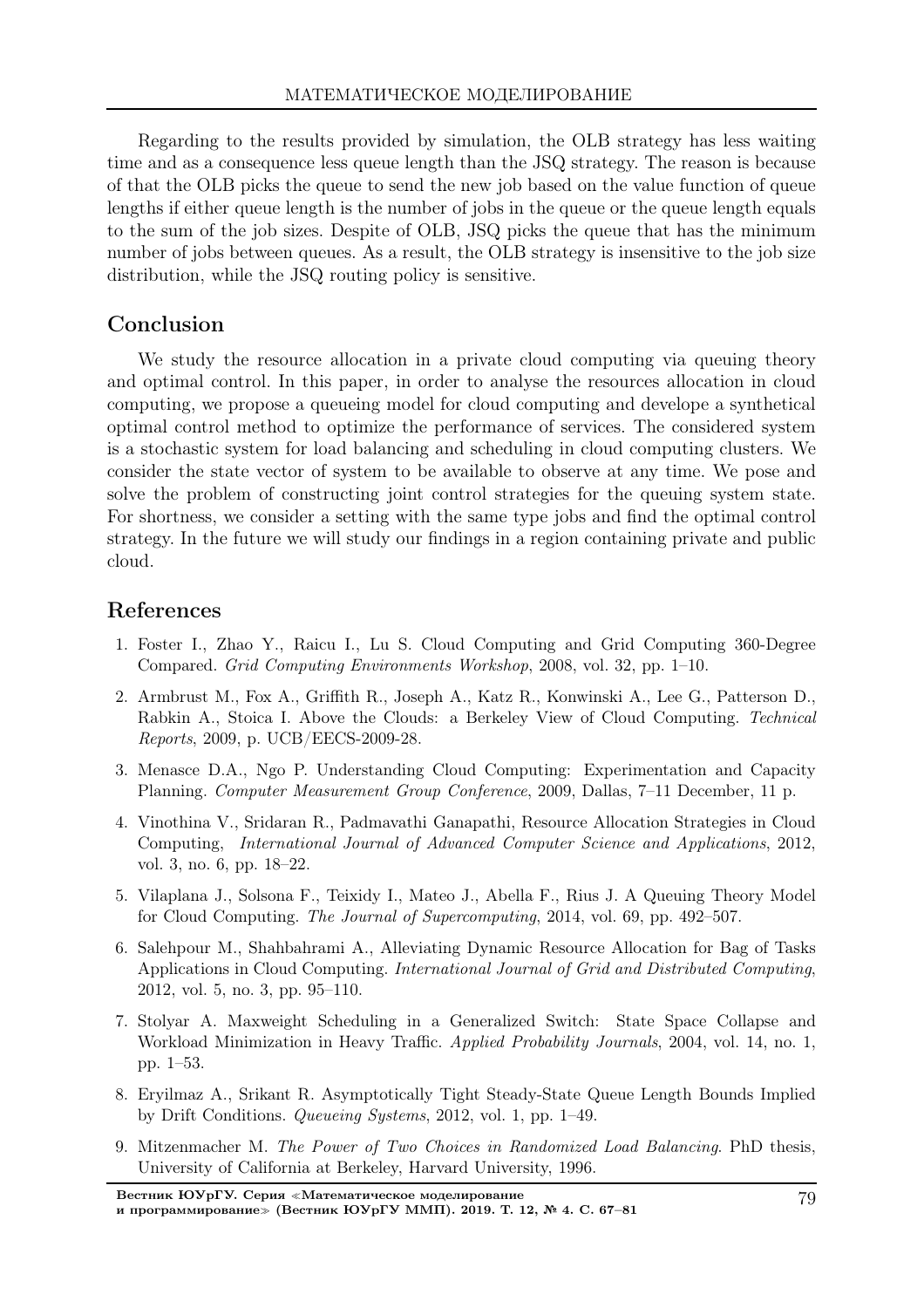- 10. Bramson M., Lu Y., Prabhakar B. Randomized Load Balancingwith General Service Time Distributions. ACM SIGMETRICS Performance Evaluation Review, 2010, vol. 8, no. 1, pp. 275–286.
- 11. Hong Chen, Heng-Qing Ye. Asymptotic Optimality of Balanced Routing. Operation Research, 2010, vol. 60, no. 1, pp. 163–179. DOI: 10.1287/opre.1110.1011
- 12. Yu-Tong He, Down D.G. Limited Choice and Locality Considerations for Load Balancing. Performance Evaluation, 2008, vol. 65, pp. 670–687. DOI: 10.1016/j.peva.2008.03.001
- 13. Vvedenskaya N.D., Karpelevich F.I., Queueing System with Selection of the Shortest of Two Queues: an Asymptotic Approach. Problems of Information Transmission, 1996, vol. 32, pp. 15–27.
- 14. Guo L., Yan T., Zhao S., Jiang C. Dynamic Performance Optimization for Cloud Computing Using M/M/m Queueing System. Journal of Applied Mathematics, 2014, vol. 2014, article ID: 756592, 8 p. DOI: 10.1155/2014/756592
- 15. Eisa M., Esedimy E.I., Rashad M.Z. Enhancing Cloud Computing Scheduling Based on Queuing Models. International Journal of Computer Applications, 2014, vol. 85, no. 2, pp. 17–23.
- 16. Siva Theja Maguluri, Srikant R., Lei Ying. Heavy Traffic Optimal Resource Allocation Algorithms for Cloud Computing Clusters. Perfomance Evolution, 2014, vol. 81, pp. 20–39. DOI: 10.1016/j.peva.2014.08.002
- 17. Zuling Kang, Hongbing Wang. A Novel Approach to Allocate Cloud Resource with Different Performance Traits. Services Computing, 2013, article ID: 13878874, 6 p. DOI: 10.1109/ SCC.2013.109
- 18. Winston W. Optimality of the Shortest Line Discipline. Journal of Applied Probability, 1977, vol. 14, pp. 181–189.
- 19. Wan C., Davis M. Existence of Optimal Control for Stochastic Jump Processes. SIAM Journal on Control and Optimization, 1979, vol. 17, pp. 511–524.
- 20. Elliott R. A Partially Observed Control Problem for Markov Chains. Applied Mathematics and Optimization, 1992, vol. 25, pp. 151–169.
- 21. Elliott R., Aggoun L., Moore J. Hidden Markov Models. Estimation and Control. N.Y., Springer, 1995.
- 22. Boel R., Varaia P. Optimal Control of Jump Processes. SIAM Journal on Control and Optimization, 1977, vol. 15, pp. 92–119.
- 23. Miller B.M. Optimization of Queuing System via Stochastic Control. Automatica, 2009, vol. 45, pp. 1423–1430.
- 24. Solodyannikov Yu.V. Control and Observation for Dynamical Queueing Networks. Automation and Remote Control, 2014, vol. 75, pp. 422–446.
- 25. Kleinrock L. Queueing Systems. N.Y., Springer, 1976.
- 26. Miller A.B. Using Methods of Stochastic Control to Prevent Overloads in Data Transmission Networks. Automation and Remote Control, 2010, vol. 71, pp. 1804–1815.

Received May 5, 2019